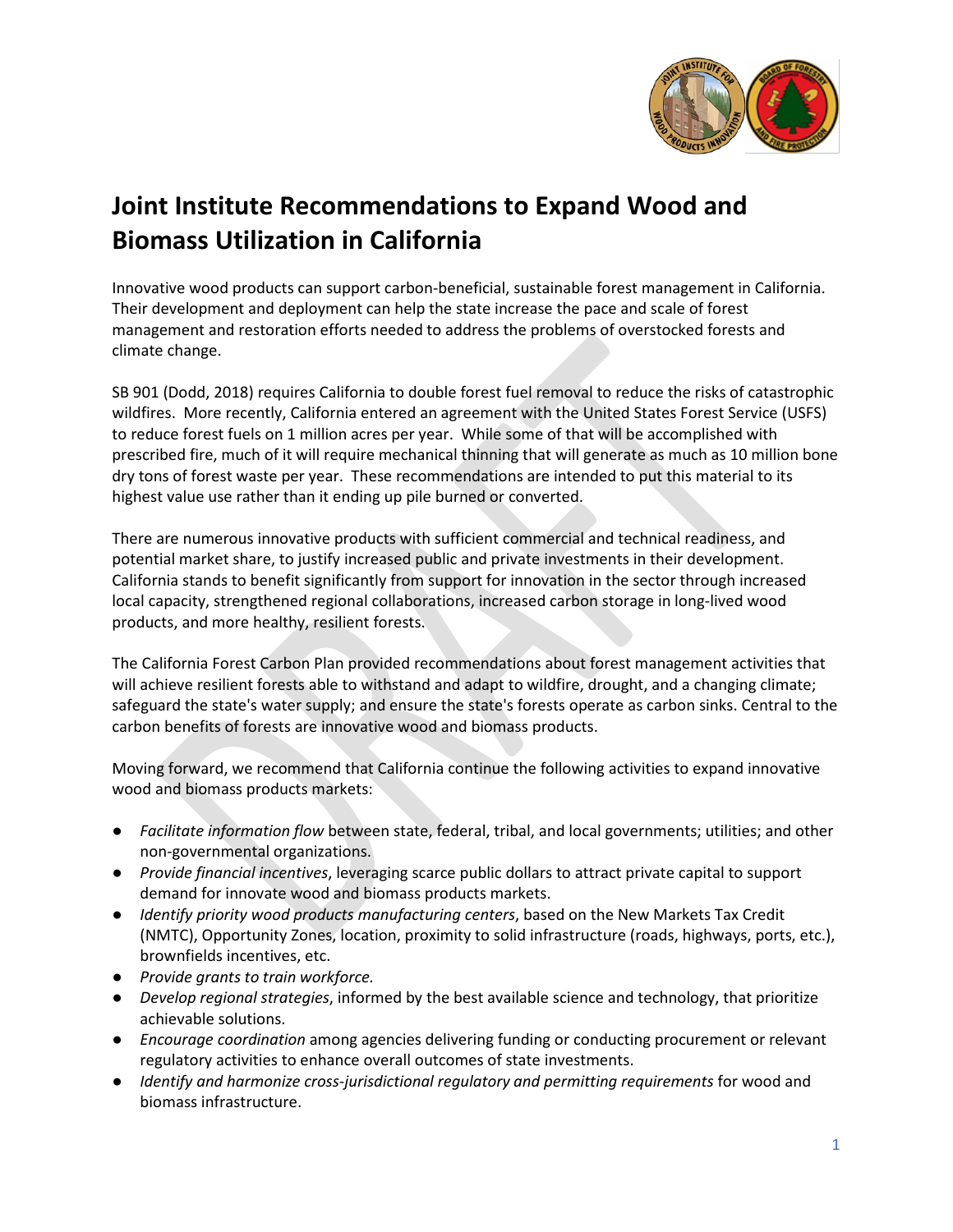- *Leverage agency expertise* in forest management, funding, or regulation.
- *Provide consistent and coordinated messaging* between relevant stakeholders and the public.
- *Measure progress* and monitor outcomes to inform future activities.

The following initial actions are recommended to spur wood and biomass products innovation in California.

# **1. All Wood and Forest Biomass Products**

- 1.1. **Supportive policy:** Demonstrate California's commitment to expanding wood products markets through state energy, climate, and procurement policies that address supply, distribution, and demand.
	- 1.1.1. *Implement a short-term supply incentive at the point of harvest or at the point of delivery to a processing site.*

**Problem Statement:** It is typically not economically feasible for landowners or Licensed Timber Operators to extract, haul, and load low-value biomass at the same time forest management activities occur. This means landowners cannot require removal of material that has historically been non-commercial because there is a risk of a "no-bid" timber sale. Consequently, biomass is often piled within the project area at the time of timber harvest, increasing fire risk and increasing the price of future removal. Existing programs providing incentives for biomass transportation, like the My Sierra Woods Forest Biomass Transportation Incentive, provide a model or learning opportunities for a statewide program. This incentive is funded using California Climate Investments.

**Action:** Explore the most effective models that will support costs while enabling markets to set necessary prices. For instance, a variable-price 'tipping-fee' (the fee paid to dispose of waste, usually in landfills) could be implemented at the delivery site. This tipping fee could be administered in such a way that it (1) enables the implementing agency to place premium value on priority landscapes, (2) provides insight into market conditions (e.g. a reverse-auction model), and (3) allows the maturing market to assume costs over time. By providing incentive to harvesters to remove biomass, this has the added benefit of improving rural economic security and workforce development.

**Action**: Implement a statewide program in partnership with conservation groups, Registered Professional Foresters, Licensed Timber Operators, forest market leaders, and state and federal agencies.

**Cost**: \$40 - 60 million dollars/year

## **Supporting Agencies:** CAL FIRE

1.1.2. *Adopt climate policy protocols to help increase climate finance for forest restoration activities.*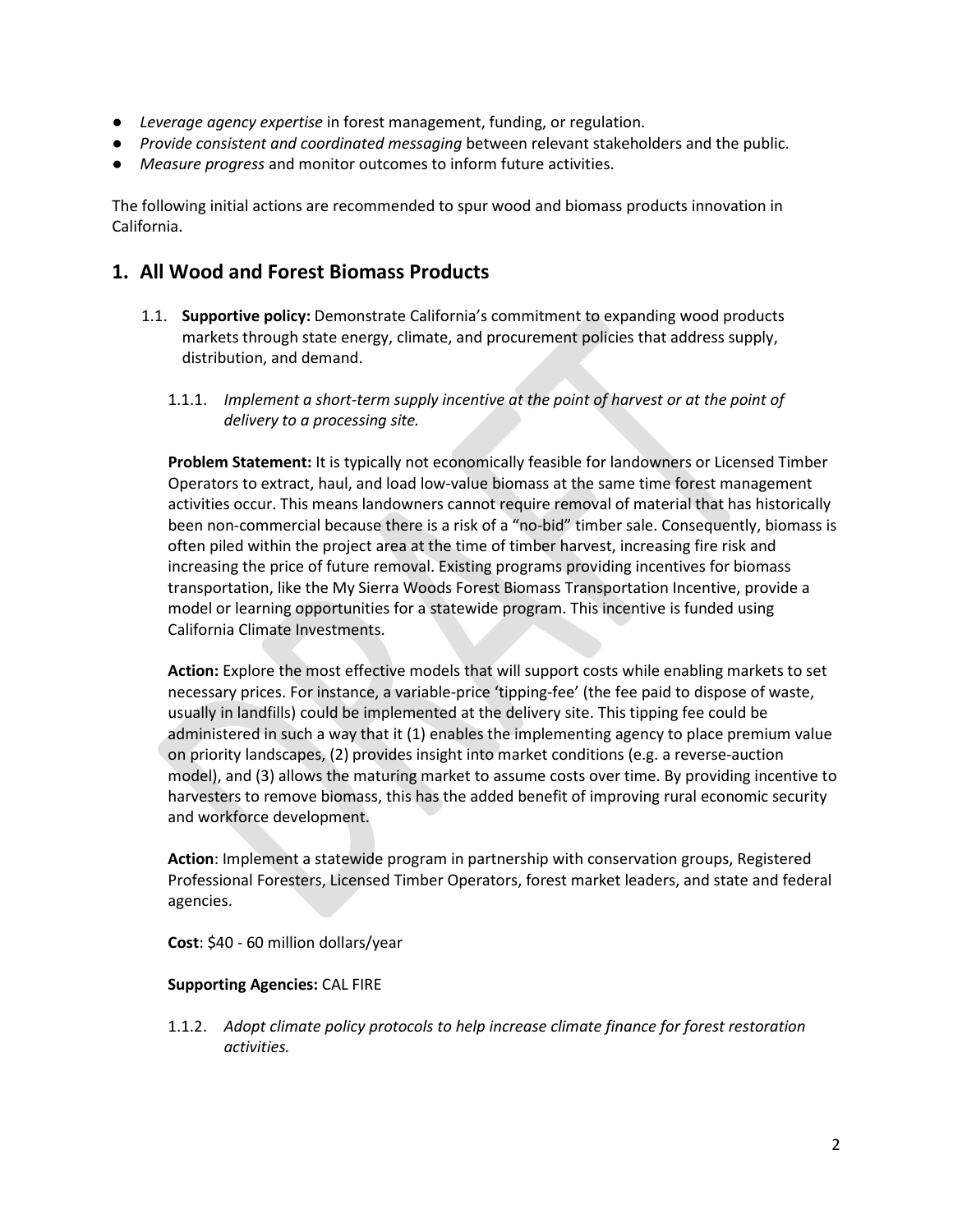**Problem Statement:** There has been considerable effort given to developing carbon offset protocols that can quantify the emissions benefits of wood products, including reducing wildfire intensity, removing and utilizing excess biomass instead of open burning, and biochar production. For instance, CAL FIRE recently funded the Climate Action Reserve to develop a Biochar Protocol. Integration into California's compliance carbon market, via offset protocols or California's low-carbon fuels standard, can help drive climate finance to forest restoration. Voluntary markets and/or emerging federal climate policies are additional sources of demand for offsets.

**Action**: The Air Resources Board (ARB) to work with CAL FIRE and relevant Air Districts to identify, develop, and integrate protocols for California's compliance markets.

**Action**: The California Natural Resources Agency (CNRA) to work with USFS to expand use of climate finance, including state and federal grants and carbon offset programs, to fund restoration activities on federal lands. For instance, matching and expanding the \$1.8 million Innovative Finance for National Forests (IFNF Grant) program of the USDA to ensure it is deployed in California.

**Action**: CAL FIRE, UC Cooperative Extension, and environmental NGOs (e.g. TNC, CAR) to work with Nonindustrial Private Forest (NIPF) landowners to continue accessing carbon markets. For instance, the California Forest Improvement Program could include cost-sharing for preparation of forest offset projects.

**Action**: Review emerging protocols to ensure they are sending consistent signals for sustainable forest management.

**Cost**: \$3 million in one-time grant funding to support protocol development by external organizations

**Timeline**: Grants awarded in 2021. Draft protocols developed in 2023. Protocols finalized in 2024.

**Supporting Agencies:** ARB, CAL FIRE, CNRA, UCCE, BOF/Joint Institute for Wood Products Innovation

1.1.3 *Expand and clarify Sales Tax Exemption for wood products manufacturing, equipment, and products under the California Alternative Energy and Advanced Transportation Financing Authority (CAEATFA*).

**Problem Statement**: California Revenue and Taxation Code section 6010.8 provides an exemption (CAEATFA) from sales and use tax for the purchase of tangible personal property by a "participating party" or by a construction contractor (including subcontractors) for use in the performance of a construction contract for a "participating party" for eligible projects involving (1) Alternative energy sources, (2) Advanced transportation technologies, (3) Advanced manufacturing, and (4) Recycled Feedstock. New bioenergy projects qualify for the sales tax exemption, but it is not clear whether biochar or other wood product infrastructure could qualify. Clarifying or expanding the definition of eligible wood products would be helpful to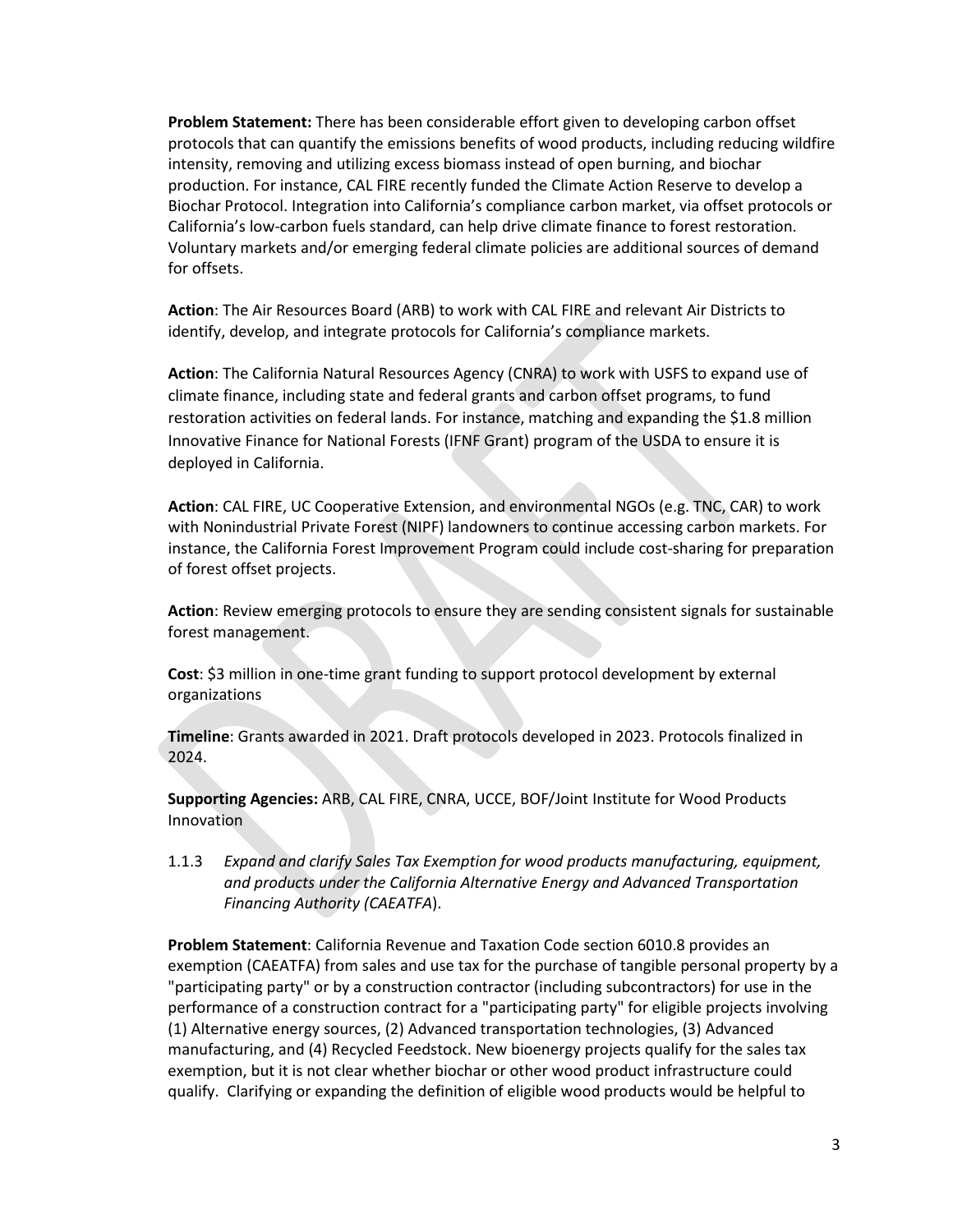secure the sales tax exemption. In addition, the program is always oversubscribed, so the overall funding should be increased.

**Action**: Determine if biochar (made from forest biomass or other organic waste feedstocks) can qualify for the CAEATFA sales and use tax exemption either under "recycled feedstock" or "advanced manufacturing."

**Action**: Determine if certain wood products, such as pre-fabricated wood construction components and systems, qualify as "advanced manufacturing" under CAEATFA or if additional legislation is necessary.

**Action**: Work with the Legislature to increase the cap on the sales tax exemption, with focus on utilizing forest biomass from restoration and wildfire mitigation projects.

#### **Supporting Agencies**: Treasury

1.1.4. *Develop Subordinated Debt Fund to (1) encourage development of businesses which reduce the cost of extracting biomass from the forests and increase the value of biomass that is extracted; (2) encourage private sector innovations to existing business models, infrastructure, and supply chains in the woody biomass markets; and (3) provide subordinated debt financing for the upfront capital expenditure of at least one multiproduct wood innovation campus as it's 'anchor project'. Several such campuses will be needed to address California's forest health challenge.*

**Problem Statement**: Financing is needed to develop economically viable wood fiber and biomass markets. This will require new approaches, including private sector innovation in business models and technologies, which will require investment and entail risk. Today's market does not effectively reflect the private and public benefit of taking that risk. Reliable or sustainable financing mechanisms which effectively encourage private investment in innovation are needed. Tools like loan loss reserves or guarantees will be depleted over time, while a subordinated debt fund would reduce the financial risk of investment for investors and offer the potential for the public sector to recoup investments and continually put that capital to work

**Action**: Establish a subordinated debt fund focused on business model innovation, technology innovation, and development of integrated campus models for the most efficient use of wood fiber and biomass. Develop criteria for this fund which specifically target the challenges in wood product supply chains for which capital is the primary barrier. Empower the fund administrator to use a range of credit enhancement tools based on specific risk criteria where appropriate.

**Supporting Agencies**: Treasury, IBank, GoBiz, BOF/Joint Institute for Wood Products Innovation, CAL FIRE, State Revolving Funds, USDA Rural Development programs

1.1.5. *Allocate private activity bonds and other relevant tax-exempt finance structures for large-scale wood utilization infrastructure finance.*

**Problem Statement**: Private activity bonds (PABs) and nonprofit bonds are tax-exempt bonds issued by, or on behalf of, a local or state government to provide special financing benefits for qualified projects. A wide array of infrastructure projects is included. PABs have proven to be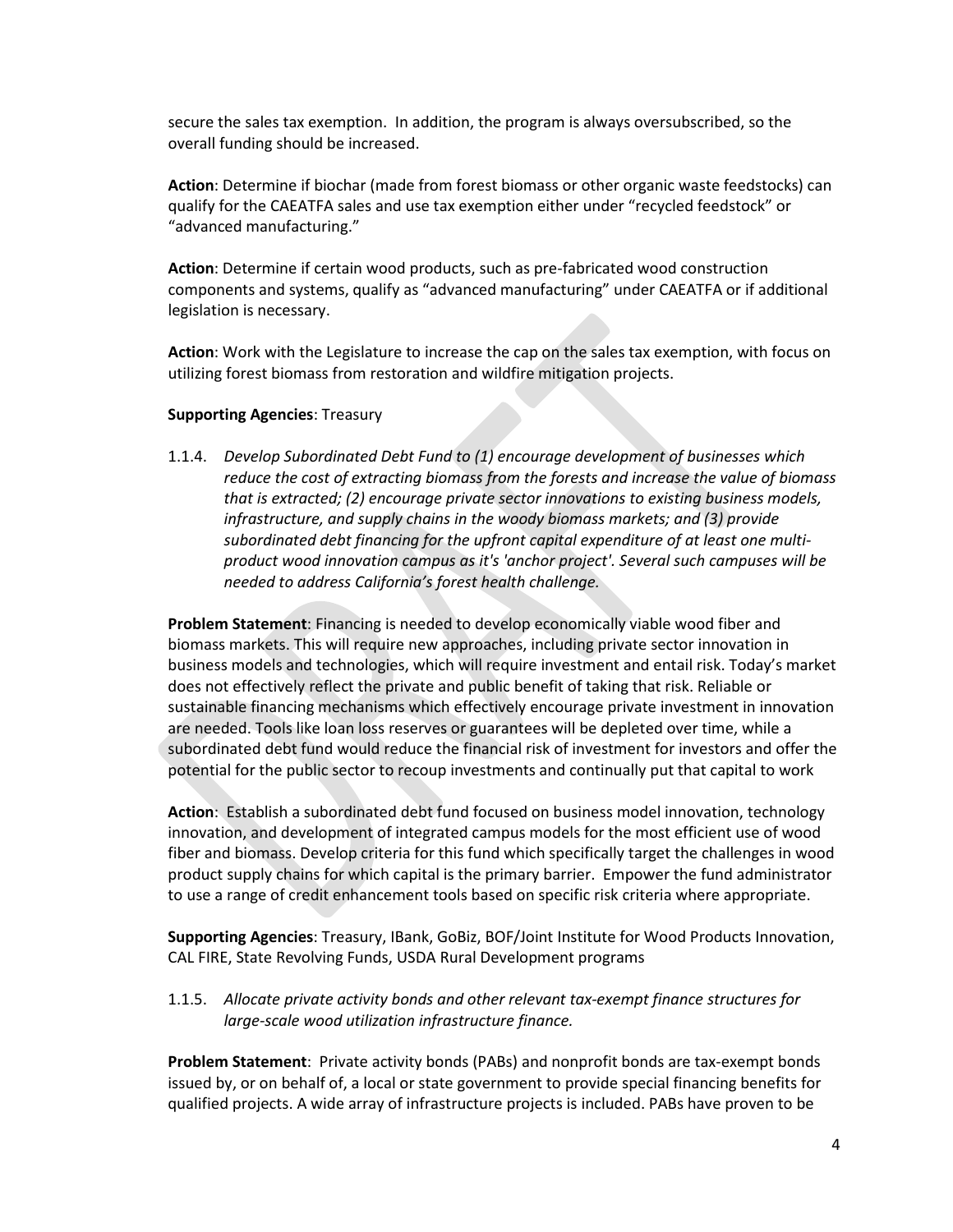critical to the construction of first-of-a-kind wood to biofuels facilities. However, in California, PABs are typically used for housing, with 84% reserved for multifamily affordable rental housing in 2020.

**Action**: Work with California Debt Limit Allocation Committee (CDLAC) to prioritize tax-exempt finance structures for large-scale wood utilization infrastructure projects.

**Action**: Identify other tax-advantaged finance to support large-scale wood utilization infrastructure projects, including equity investments.

**Cost**: No direct budgetary impact expected

**Supporting Agencies**: Treasury, IBank

1.2. **Permitting:** Achieve efficient and effective permitting for wood products facilities.

1.2.1. *Promote brownfield redevelopment for wood product and bioenergy facilities.* 

**Problem Statement:** There are many properties scattered throughout rural California that were once home to industrial activities. Some properties, such as sawmills, may need minimal clean up to be used for that purpose again. The locations are generally still properly zoned for industrial activity and are sometimes good locations to site wood products facilities, but the regulatory framework does not facilitate their reuse in any appreciable time frame. There are complicated regulations that could be streamlined and the local agencies that are meant to guide local businesses on these issues often do not have the capacity to provide adequate support. The redevelopment of these sites can happen without compromising public health.

**Action:** Department of Toxic Substances Control (DTSC) should consider reviewing and amending regulations to identify any statutes that unnecessarily restrict the conversion of brownfield sites to forest product and/or bioenergy facilities. If legislative needs are identified, DTSC should collaborate with OPR, the Joint Institute for Wood Products Innovation, and Go Biz to develop alternative language.

**Action:** OPR should gather a small team of regional ombudsmen who could be deployed to improve local government awareness and support local businesses to redevelop these sites. These brownfield development coordinators should be well versed in issues relating to DTSC regulations and other relevant regulations. OPR could also coordinate strategy to compete for federal EPA Brownfield site assessment, clean up, and revolving loan fund grants.

**Action**: Develop a program managed by OPR to offer 5 grants valued at \$2.5 million each for qualifying development of brownfield sites.

**Cost**: Estimated at \$13 million, which includes \$500,000 for OPR/external review and \$12.5 million for grants. \*Costs for new employee positions at OPR not included.

#### **Supporting Agencies:** DTSC, OPR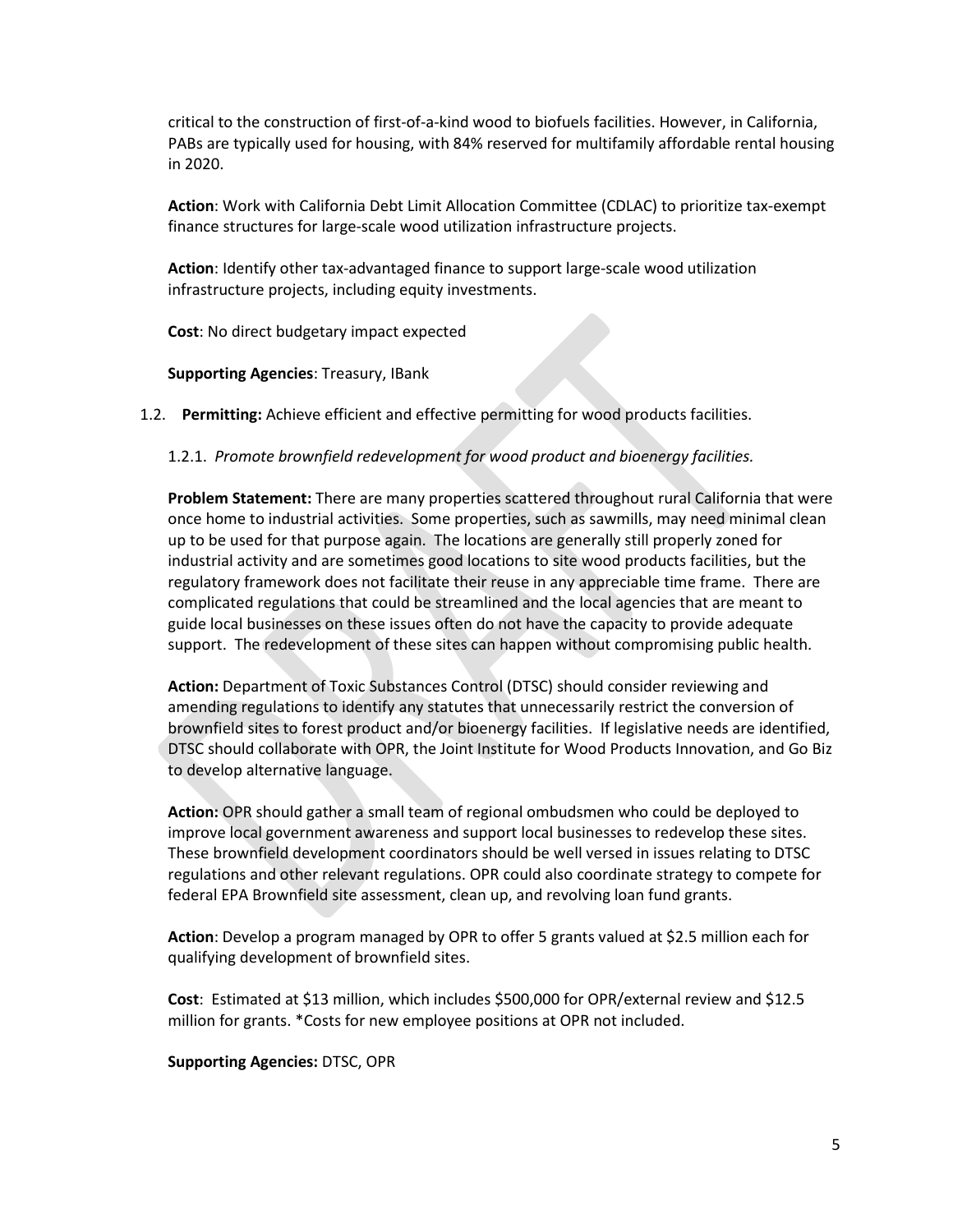#### 1.2.2. *Develop a detailed handbook for local governments to serve as lead permitting agencies.*

**Problem Statement**: The construction of greenfield or brownfield industrial development projects can be difficult, especially for wood products businesses that may need unique permit conditions. In rural communities, which tend to have small municipal or county planning departments, the burden to process these permits can be difficult. This often means that permit applications include the cost of environmental review, including third party consultants to work with the local agencies.

**Action**: Develop and promote a resource guide for cities and counties (similar to OPR's 2016 solar handbook) who are the lead agencies for the development of wood products businesses to lower costs and permit processing time. Commit to continuous updating.

**Cost**: Estimated at \$250,000 for the initial guide

**Supporting Agencies**: OPR, BOF/Joint Institute for Wood Products Innovation, GoBiz, ARB, CEC, CAL FIRE, DGS

1.2.3 *Support permitting of large-scale projects on lands managed by federal agencies, such as the USFS.*

**Problem Statement**: Project permitting on federal forests is a significant hurdle in removing flammable surface and ladder fuels from overstocked forests. Interviews with business leaders indicate that lack of certainty as to timelines and volumes of biomass and wood fiber removal is an important factor inhibiting private investment in processing infrastructure and wood technologies. Advances in technology and collaborative decision-making forums, have made large-scale planning efforts more efficient, without sacrificing the quality of environmental analysis and protection. Larger projects, once approved, can facilitate development longer-term implementation plans and greater project certainty. Examples include the 28,000-acre French Meadows Partnership and the 275,000-acre North Yuba Forest Partnership Project (in development). Adequate staffing and large scale permitting of hazardous fuels removal (i.e. small diameter surface and ladder fuels) on federally owned forest land also has the potential to enable greater supply certainty, increase competitiveness for biomass and wood fiber harvesting, and increase private investment in end-markets that create demand for forest materials. Such large-scale projects require collaboration and will be successful if clear and effective environmental sidebars accompany the thinning activities.

**Action**: Support large-scale USFS planning and permitting efforts that focus on the strategic removal of surface and ladder fuels, which in turn support the reintroduction of beneficial controlled fire in overstocked forests that are susceptible to fuel-driven wildfires. Simultaneously, identify gaps in wood products supply chains, including small diameter tree processing capacity in the planning area(s) and coordinate infrastructure (re)development efforts to address those gaps.

**Supporting Agencies**: Governor's Office, CNRA, BOF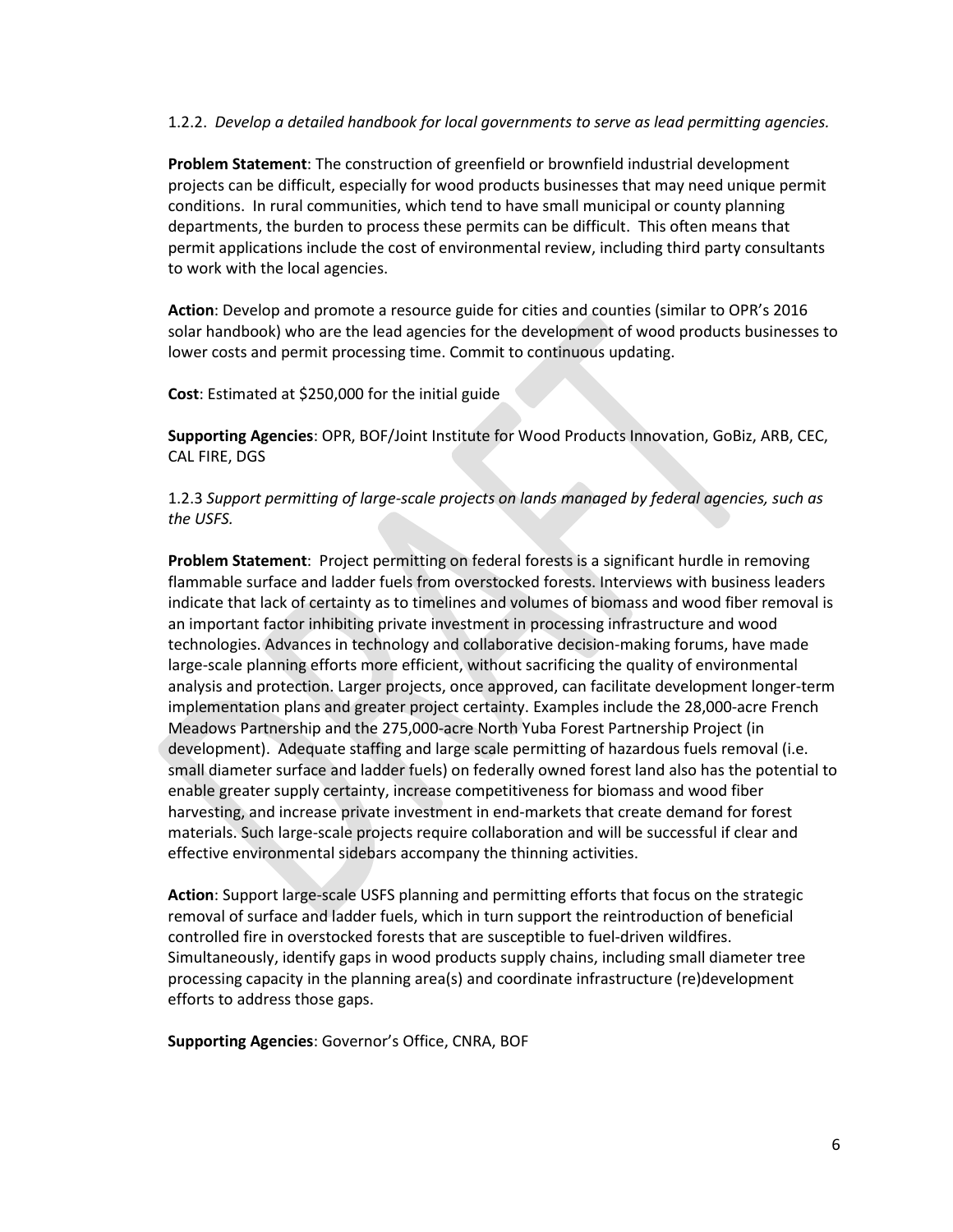## 1.3. **Tools:** Research to explore value added wood products.

1.3.1. *Study the total cost of wildfire, connecting wildfire costs to beneficial use of wood products.*

**Problem Statement**: While it is generally recognized that wildfire is expensive, robust estimates of the total costs of wildfire do not exist. Costs associated with wildfire prevention and impacts are siloed within different agencies; thus, public focus tends to be only on the suppression costs. Understanding the costs of forest restoration and removal of excess biomass compared to the costs of wildfire, including the costs of climate and air pollution emissions and other impacts, has been undertaken at limited scale (e.g. the 2014 Mokelumne Watershed Avoided Cost Analysis), yet a statewide vision has not been developed.

**Action**: Fund a comprehensive analysis taking into consideration the Catastrophic Event Memorandum Accounts at the CPUC (and other related wildfire accounts), CAL FIRE costs, and ecosystem services losses, including tourism and business impacts of wildfire.

**Cost**: \$1-3 million

#### **Supporting Agencies**: CNRA, CPUC

1.3.2. *Develop information collection and analysis around pile burning and pile decay of biomass.*

**Problem Statement:** Open pile burning is regulated and permitted by air districts (and CAL FIRE in some parts of the state). There is little consolidated information about the volume of burn permits that are approved statewide, and even less data about how many of them are then realized. Currently the only information collected is 2019 Prescribed Fire Reporting and Monitoring Program, which gathers information only about burns associated with Smoke Management Plans through the Prescribed Fire Incident Reporting System (PFIRS), and funding for that data collection is limited.

Additionally, the carbon emissions from the alternative fate of wood left or burned in large piles in the forest is not well understood.

**Action:** Determine the volume of burn permits approved over the past 5 years and what statistically relevant amount of those permits should be followed up on to determine the amount of real open pile burning statewide. Determine the carbon emissions from wood decomposition and/or incomplete combustion, particularly when piled in large amounts.

**Cost**: \$1-2 million for 2, 1 to 2 year studies, focused on burn permits and methane emissions from burn piles

**Supporting Agencies:** California Air Pollution Control Officers Association (CAPCOA) to manage in consultation with CAL FIRE, Air Pollution Control Districts

1.3.3. *Engage University research and private entities to develop publicly available tools to improve feasibility analysis for proposed projects.*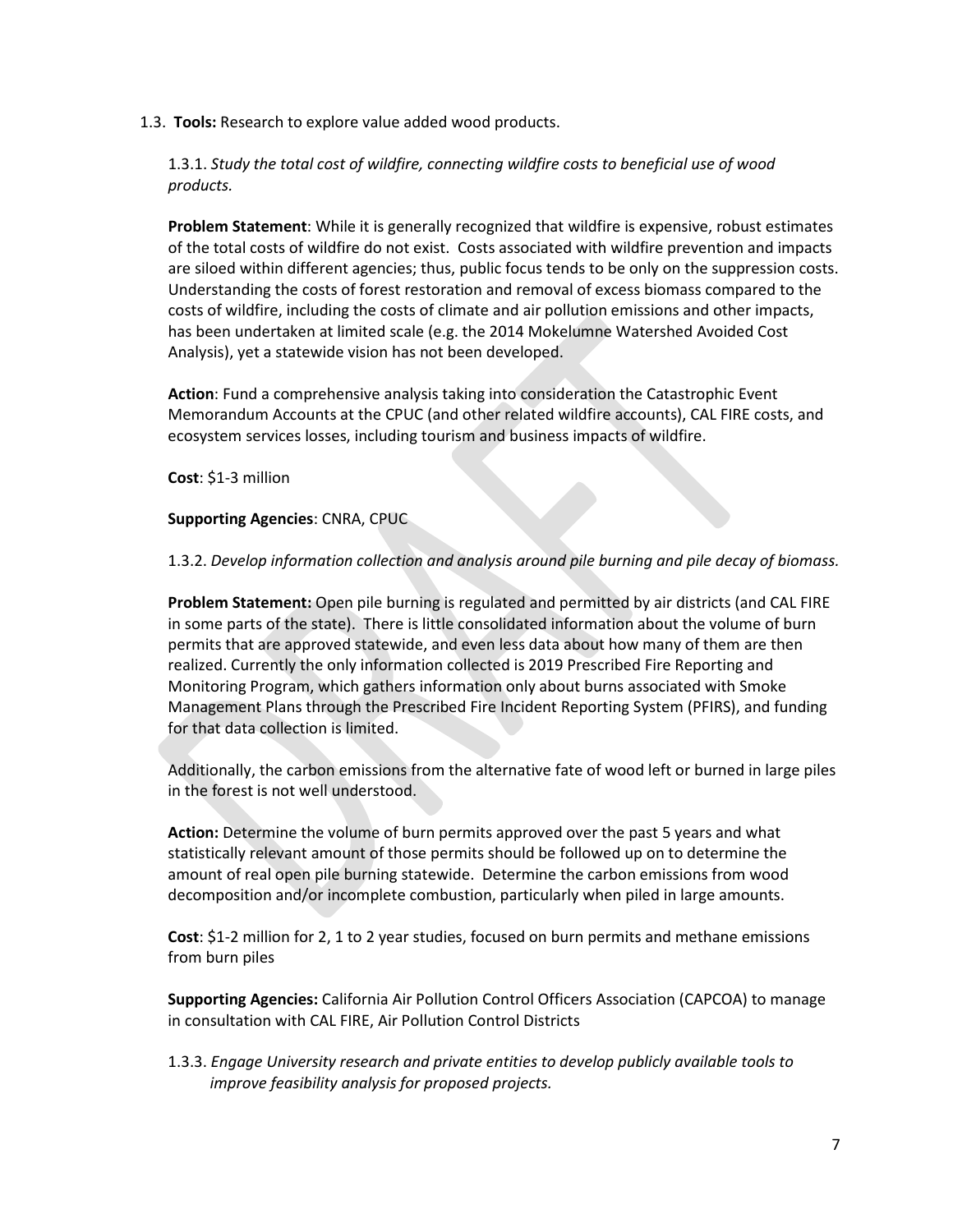**Problem Statement:** Early state feasibility assessments and other information regarding market opportunities to develop innovative wood products are generally not available. Wood sector academic research is currently poorly represented in California; significant resources and expertise are required to make it competitive.

**Action:** Fund the development of publicly available tools to evaluate the feasibility of proposed projects, including pre-Front-End Engineering Design studies.

**Action**: Integrate and communicate information to investors and research entities outside of the state, including project feasibility tool development.

**Cost**: \$2.6 million (\$1M/yr for 2 years, then \$300K/yr in grants)

**Supporting Agencies**: BOF/Joint Institute for Wood Products Innovation, CAL FIRE, CEC, UCCE

- 1.4. **Convening and Information Sharing:** Support development of a collaboration network between wood sector organizations to ensure access to available information.
	- 1.4**.**1. *Develop a public campaign to market the value of wood and woody biomass products at large scale.*

**Problem Statement**: The social and political license to operate remains a significant barrier to forest restoration activities. Wood products have a negative reputation among the public due to forestry policies of the past. If a "California First" or "Wood First" initiative is adopted (action 2.2 below) it will need significant public support to be effective.

**Action**: Hire an external firm to design and run campaigns and workshops specifically encouraging collective and individual action to support wood product markets. Potentially engage UC and CSU systems in a competition for storytelling, assets, and campaign concepts.

**Action**: Consider adopting a program to promote production of products from California wood. For instance, the Colorado Forest Products Program educates consumers about the benefits of working with Colorado's wood products growers, manufacturers, and retailers.

**Cost:** Minimum \$1 million (firm, ad buys, and media purchases; prize/competition management and capital); Cost could be up to \$10 million

**Supporting Agencies**: BOF/Joint Institute for Wood Products Innovation, CAL FIRE

#### 1.5. **Forest Biomass Supply Chain Development**

1.5.1. *Develop CAL FRAME: Forest Residuals Aggregation Market Enhancement entities*, which will establish institutional arrangements that provide contracting services that improve forest biomass feedstock supply chains. New entities would enter into contracts with landowners (including in some cases NIFPs) and, in turn, enter into contracts with wood products businesses. The entities would manage contract administration through project completion. Additionally, the entity would provide cost-effective consultants who provide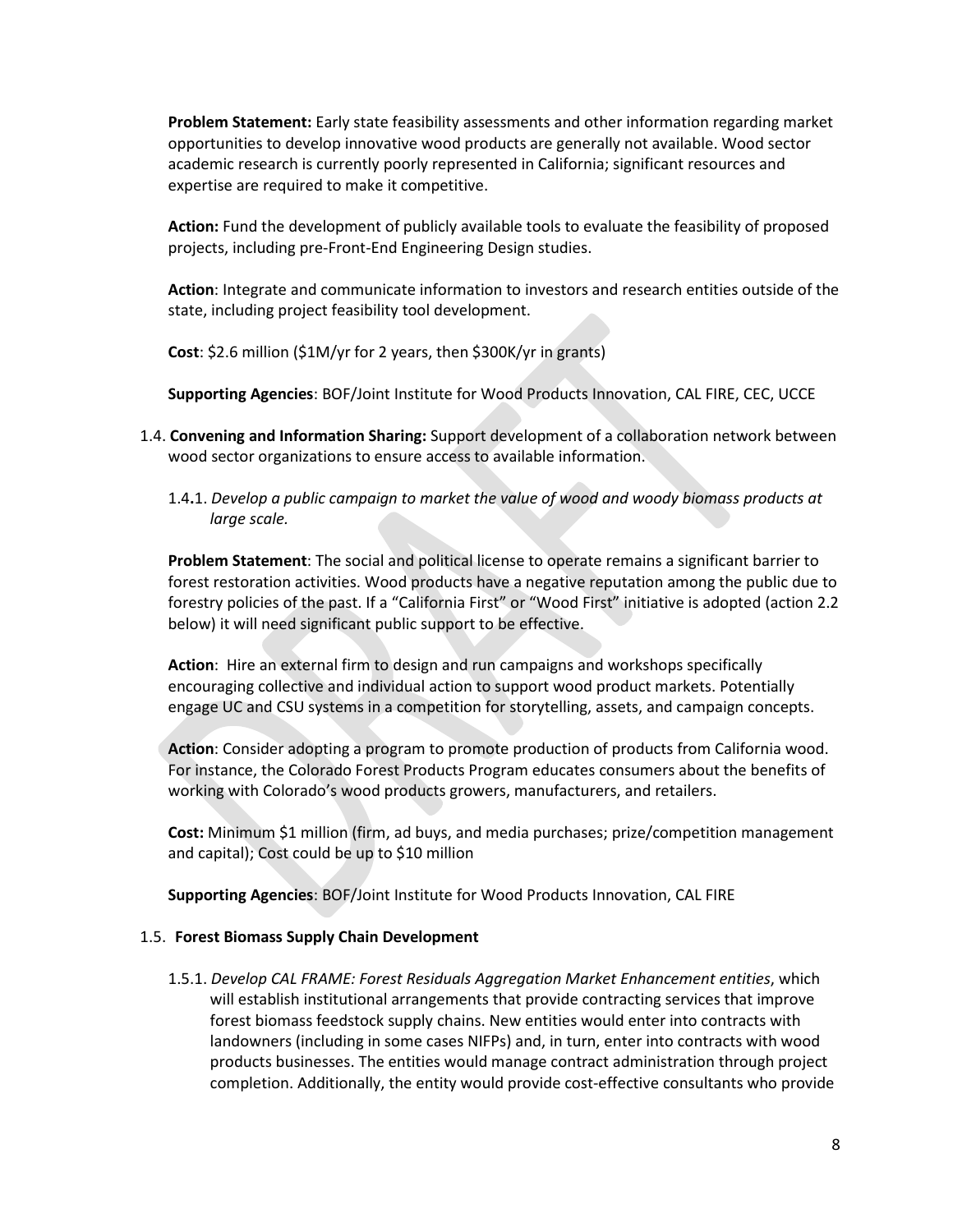environmental review under NEPA/CEQA and house a wood products business support center supported by the Joint Institute for Wood Products Innovation.

**Problem Statement**: Wood products businesses are unable to obtain reliable, long-term supplies of woody biomass from forested lands in California due to limited USFS contracting approaches and undeveloped state and other landholder processes. This impedes the removal of biomass from forest restoration projects and is a barrier to wood products business development.

**Action**: Establish new, regional arrangements by geographical area based on the presence of viable business models, local expertise, existing forest health projects, and forest management plans. The arrangements would be either (1) an expansion of state conservancy or agency, (2) a Joint Powers Authority (JPA), or (3) a Special District. This action recognizes that all 3 mechanisms could be in place in the state working in parallel within distinct regions.

**Action**: Fund grants for exploration by local groups to determine which operating model is right for their region and outline the specific steps needed to build out the desired entity.

**Cost**: 10 grants at \$100,000; total cost: \$1 million

**Action**: Fund regional efforts to establish 5 JPA or Special District entities. Funding to include (but not limited to) initial scoping, development of Forest Health Advisors (outside regional collaboratives and other entities who would support these agencies with workload) or in-house professional forester concept, contracting process development, and long-term financial models to be self-sustaining entities.

**Cost**: 5 pilot JPA/Special Districts: \$500,000 seed money for phase 1; \$500,000 for phase 2 if entities meet objective milestones for successful implementation; total cost: \$5 million

**Action**: Fund effort to explore the expansion of state entities to perform CAL FRAME function: within Conservancy Framework, CAL FIRE, or Wildfire Safety Division. Additionally, explore an "all wood" management approach through CNRA, CAL EPA, or OPR. Forest only option: \$500,000; "all wood" management approach: \$1 million; total cost: \$1.5 million

**Total cost**: \$7 million

**Timeframe for implementation**: Grants issued in 2021. Grant period 2021-2023. Several unique institutional arrangements in place by 2025.

**Supporting agencies**: OPR

# **2. Forest Bioenergy**

2.1. **Permitting:** Achieve efficient and effective permitting for bioenergy projects.

2.1.1. *Consider consolidated permitting for forest biomass to energy projects.*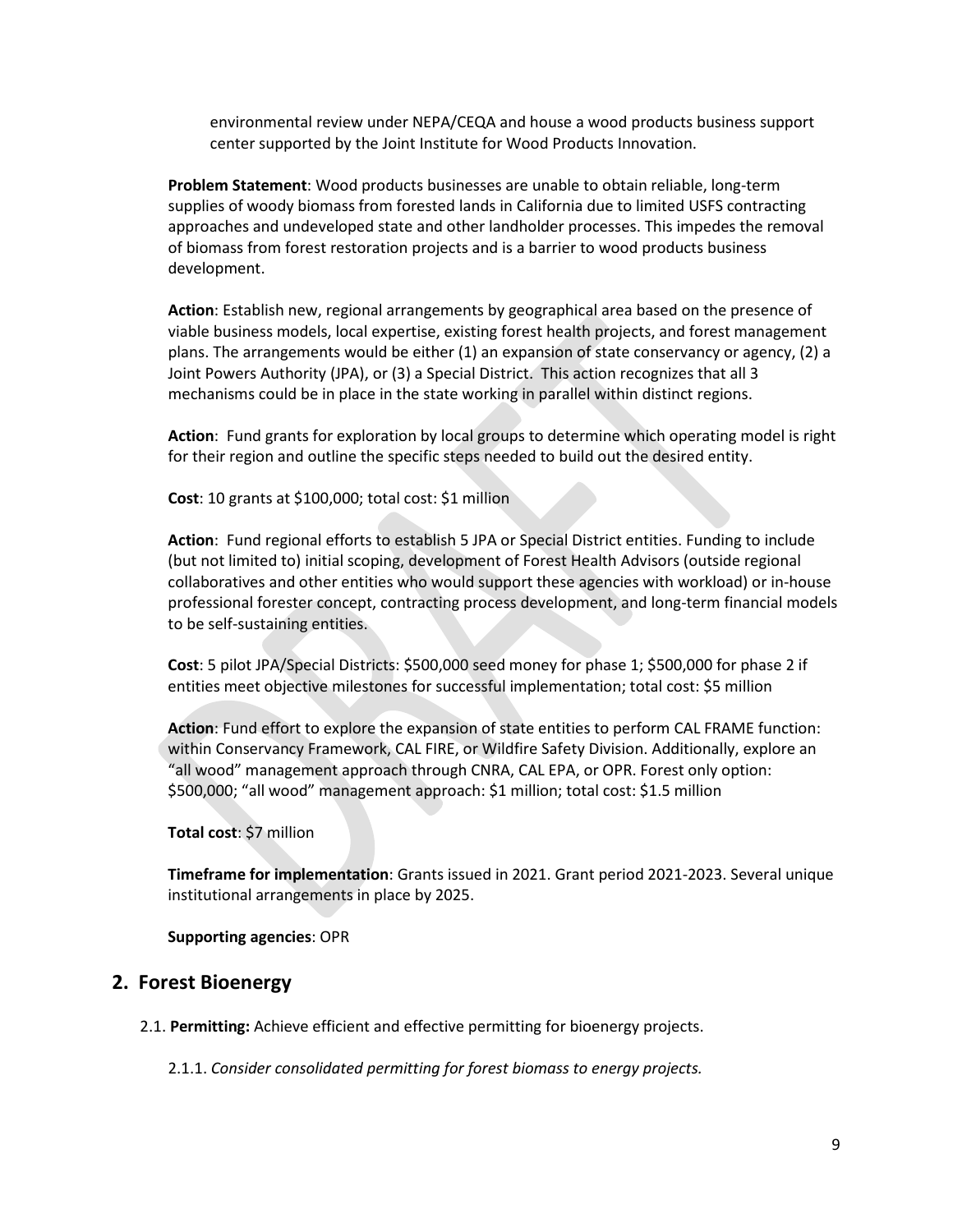**Problem Statement:** Bioenergy projects require multiple permits from different agencies, which can operate on different timelines with different requirements. The result has been long delays in permitting. One potential solution is consolidated permitting, which has been developed for dairy digesters in California.

**Action:** Explore whether the consolidated permitting process authorized by Government Code section 71020 et seq. would be applicable and beneficial to new, distributed scale bioenergy projects.

**Supporting Agencies:** CalEPA, CNRA, CAPCOA

#### 2.2 **Develop Recommendations for State Procurement of Bioenergy**

2.2.1. *Recommend options for state procurement of bioenergy (including electricity, heating, combined heat and power, and vehicle fuels) generated from forest waste, mill residues, and wood processing wastes as well as other vegetation removed for wildfire mitigation.*

**Problem statement:** Public procurement of forest bioenergy can play a valuable role in mobilizing forest restoration, demonstrating new technologies and applications, and providing greater energy security and resilience for forested communities. Procurement goals should ensure that they are based on meaningful, yet achievable, volumes of feedstock from forest restoration and wildfire mitigation. Procurement targets should also prioritize carbon-negative sources of bioenergy (on a lifecycle basis), maximize benefits for air quality, provide local energy supplies, and economic development.

**Action**: Develop recommendations for a state procurement program that secures an appropriate amount of forest feedstock across potential end uses, including electricity, CHP, and vehicle fuels.

**Supporting Agencies:** DGS**,** Joint Institute for Wood Products Innovation, CEC

## 2.3. **Regulatory Revisions**

2.3.1*. Ensure microgrid tariffs and diesel alternatives include forest waste-based energy and forested communities.*

**Problem Statement:** SB 1339 (Stern, 2018) requires the CPUC to adopt a tariff to commercialize microgrids. The first phase of the CPUC's microgrid proceeding focused on short-term solutions and deployment of solar, batteries, and diesel backup generators. Several stakeholders are pushing to limit the second phase of the proceeding to pilot projects in a limited number of communities and some parties are pushing to focus solely on Disadvantaged Communities under CalEnviroScreen, which would exclude most or all forested communities that are most vulnerable to wildfire, Public Safety Power Shutoffs, and other grid disruptions. This risks missing a meaningful opportunity to engage forested communities in developing forest biomasspowered microgrids.

**Action:** The CPUC should: 1) include forested and other rural communities in the microgrid tariff; 2) provide incentives to encourage microgrids to include bioenergy generated from forest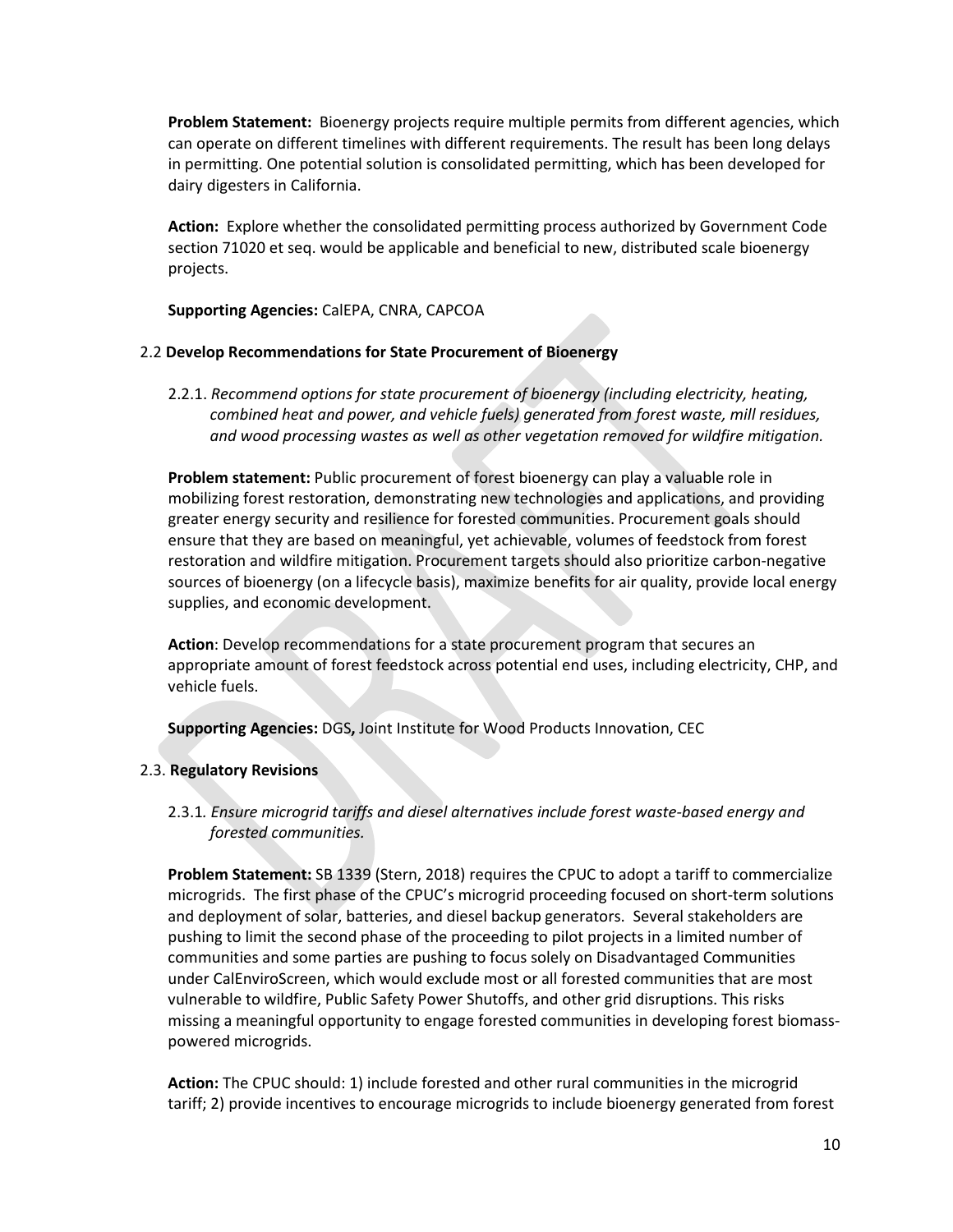waste and other vegetation removed to mitigate wildfire; and 3) consider requirements for utilities to upgrade rural substations and other power infrastructure to increase resilience and more easily accommodate additional forest biomass to energy generation.

**Action**: Consider adopting CAL FIRE-FRAP Priority Landscape Maps to supplement CalEnviroScreen. CAL FIRE-FRAP Landscape maps include both fire risk and disadvantaged communities.

**Supporting Agencies:** CPUC, CEC, CAL FIRE, BOF/Joint Institute for Wood Products Innovation

2.3.2. *Allocate at least 20% of EPIC and Natural Gas PIER funding to new forest biomass projects, including carbon-negative systems*.

**Problem Statement:** When the CPUC created the Electricity Program Investment Charge (EPIC), it required that 20% be allocated to new, small-scale bioenergy projects required by SB 1122 (Rubio, 2012), now known as the BioMAT program. Governor Brown's Emergency Order on Tree Mortality also required the California Energy Commission (CEC) to prioritize EPIC funding for forest BioMAT projects. EPIC funding was instrumental in getting the first round of forest BioMAT projects established. More recently, EPIC funding has not been allocated to forest biomass projects or issues, despite the importance of these projects to reduce open burning, wildfire hazards, benefits to local energy supplies, grid resilience, and economic development in forested communities. Additional funding is needed to demonstrate the next generation of technologies, including biomass gasification combined with fuel cells, biomass energy with carbon capture and storage, biogas for energy storage, and carbon capture and storage (CCS), generation of hydrogen from forest biomass, and assessment of lifecycle carbon benefits of biomass gasification or pyrolysis with biochar production and use. Similarly, the Natural Gas PIER could support gaseous fuels research, such as hydrogen and renewable natural gas.

**Action:** Allocate 20% of EPIC and Natural Gas PIER funding to new forest biomass to energy projects to demonstrate the feasibility of CCS, gasification to fuel cell applications, gasification to pipeline biogas for offsite generation, and gasification to CHP. Allocate 20% of the Natural Gas PIER for production of gas from biomass (hydrogen, RNG) that replaces fossil natural gas.

## **Supporting Agencies:** CPUC, CEC

2.3.3. *Adopt pipeline injection standards for biomethane generated from the non-combustion thermal conversion of forest biomass.*

**Problem Statement:** Health and Safety Code section 25421 requires the CPUC to adopt pipeline biogas standards to protect public safety and pipeline integrity. The CPUC has adopted standards for the biogas from landfills, dairies, and wastewater treatment facilities, but not for pipeline injection of biogas generated from forest waste. This is despite recent legislation (AB 3163) classifying thermal gasification of biomass as a source of biomethane in California.

**Action:** The CPUC should adopt pipeline injection standards for biomethane generated from the non-combustion, thermal conversion of forest biomass.

**Supporting Agencies:** CPUC, OEHHA, ARB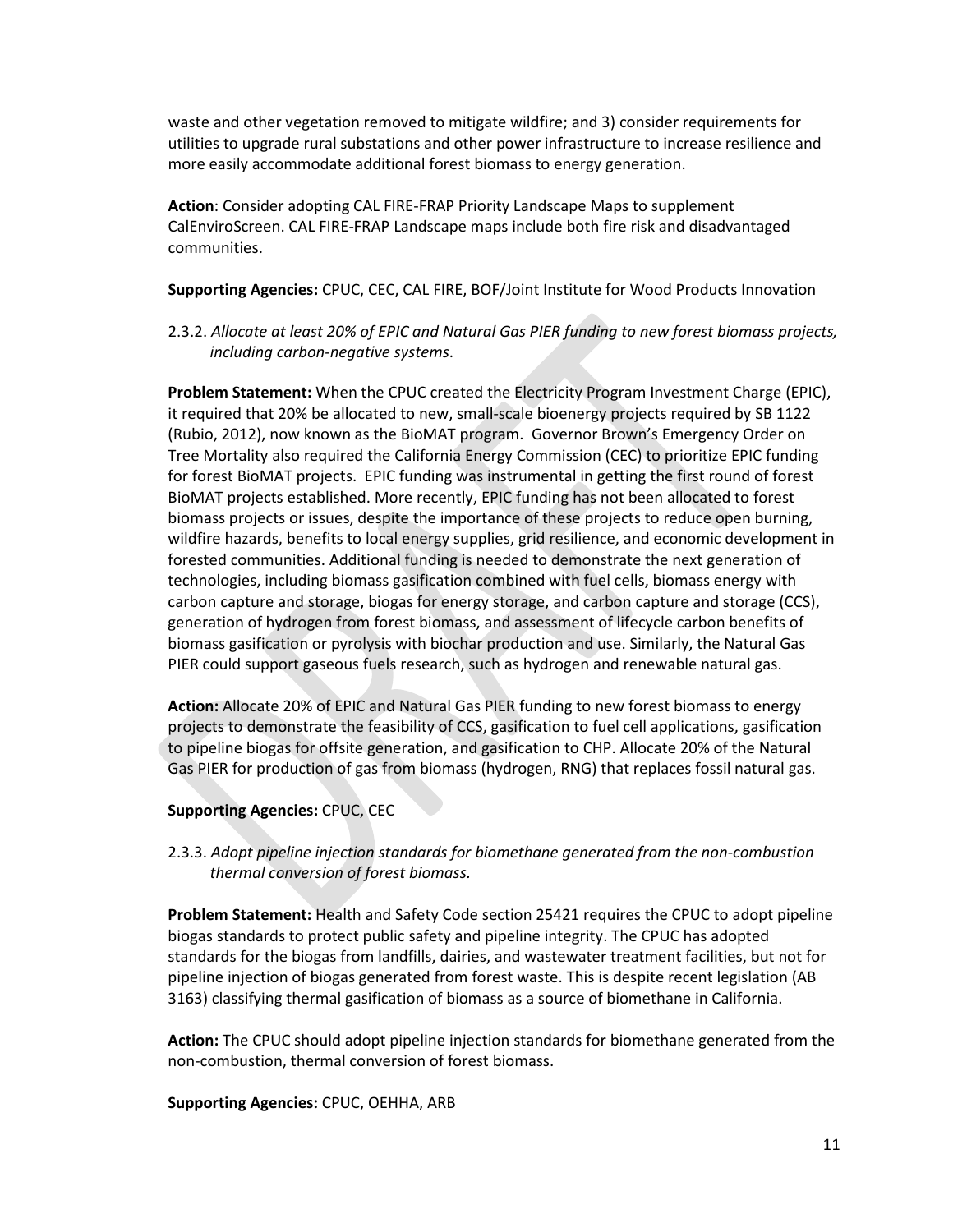*2.3.4. Consider adopting incentives or rate basing a portion of the costs to interconnect forest biomass projects to the electricity grid and to common carrier pipelines.*

**Problem Statement:** Interconnection to either the electricity grid or pipeline network can be a significant barrier to new bioenergy development. The CPUC adopted a \$40 million incentive program for interconnection of pipeline biogas, pursuant to Public Utilities Code section 399.24(a), but that funding has been used up by existing (non-forest) projects and were only applicable to pipeline (not electricity) interconnections.

**Action:** CPUC should renew and expand the incentive program for pipeline biogas interconnection and reserve a portion for forest biomass projects. The CPUC should also consider adopting a similar incentive program to incentivize interconnection for forest BioMAT projects.

**Supporting Agencies:** CPUC, CAL FIRE, Joint Institute for Wood Products Innovation

*2.3.5. Promote low-carbon and carbon-negative transportation fuels (gaseous and liquid) through administration of the Low Carbon Fuels Standard (LCFS).*

**Problem Statement:** ARB has not adopted an LCFS pathway for forest biomass to vehicle fuel, which makes it hard for projects to obtain financing and move forward with biomass conversion to vehicle fuels. Further, the LCFS needs mechanisms to ensure the commercialization of very low-C fuels, including biofuels produced from forest biomass with carbon capture and sequestration.

**Action:** ARB should consider adopting pathways for forest biomass to biofuel (lifecycle carbon intensity determinations), including pathways for forest biomass to hydrogen, electricity, liquid and gaseous vehicle fuels.

**Action**: ARB should consider providing durable support for the LCFS credit value of biofuels from forest biomass. To commercialize low-carbon and carbon-negative fuel, including those derived from forest residue feedstocks, we recommend ARB: 1) Embrace the most up-to-date science regarding lifecycle assessment, 2) Create additional, targeted incentives for very low-C fuels through a volumetric technology carve-out or credit multiplier, and 3) ensure that the LCFS stimulates the best-performing fuels across a variety of environmental parameters, such as the co-benefits of forest residue mobilization.

**Supporting Agencies:** ARB, BOF/Joint Institute for Wood Products Innovation

# *2.3.6. Offer incentives for heavy duty vehicles that use biofuels generated from California forest waste.*

**Problem Statement:** Both ARB and CEC no longer provide clean vehicle incentives to natural gas trucks that use biogas. This means that there are not sufficient natural gas vehicles to use biomethane generated from forest waste. However, heavy-duty transportation is a "hard to decarbonize" sector, for which very few alternatives exist to replace diesel trucks. Biomass remains one of the few sources that can provide fuels for heavy-duty vehicles, including biogas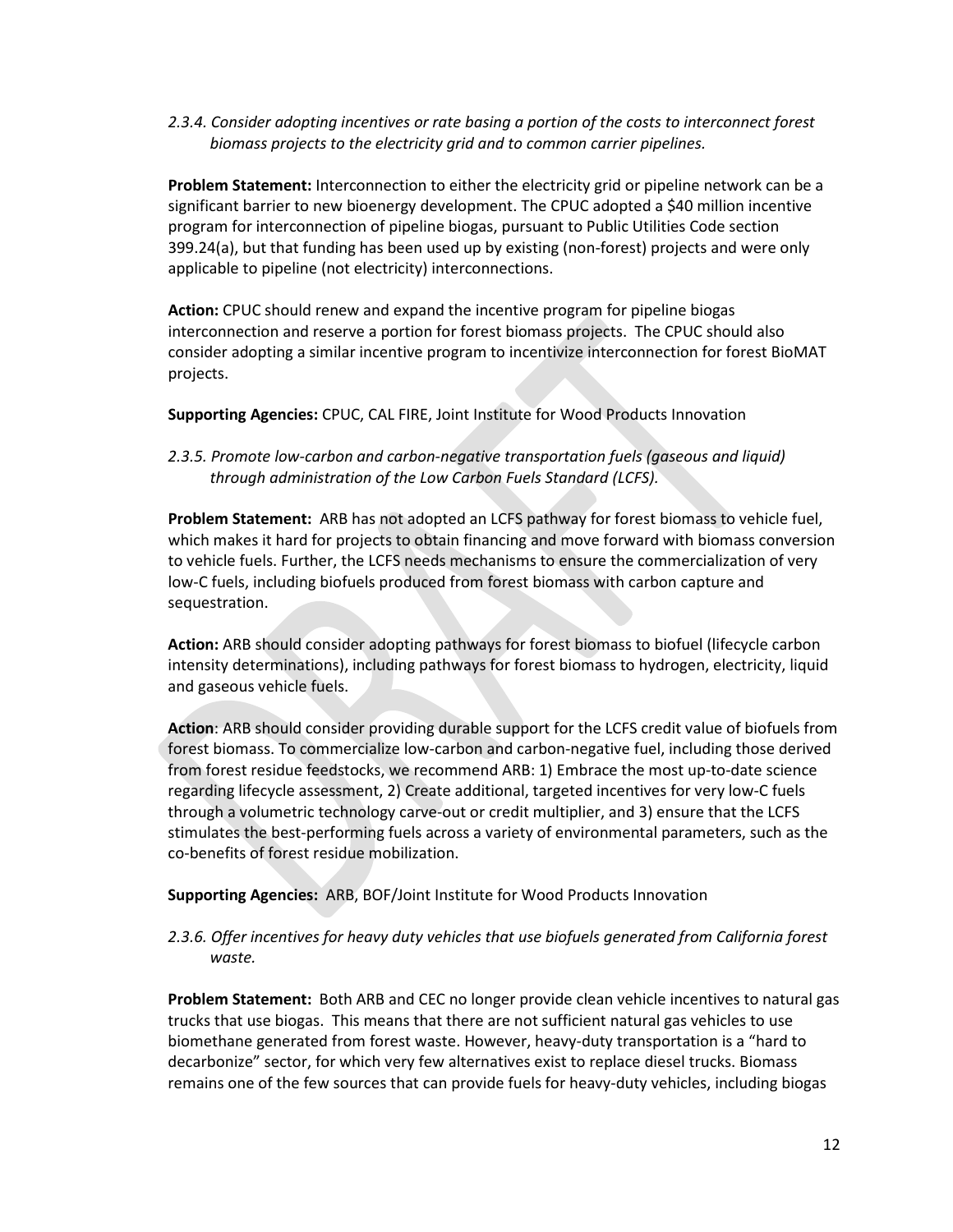and renewable natural gas where there is not yet a commercially available electric or fuel cell option.

**Action:** ARB and CEC should continue to provide heavy duty vehicle incentives for truck and bus fleets that enter long-term contracts for in-state biogas, hydrogen, or electricity that is generated from forest biomass. Develop a chain-of-custody certification for forest biomass.

## **Supporting Agencies:** ARB, CEC

- 2.4. **Legislation:** Require a percentage of Renewable Portfolio Standard (RPS) generation to come from non-intermittent, flexible, or carbon-negative renewable resources and increase the requirement for new, small-scale forest BioMAT projects**.**
	- 2.4.1. *Consider legislation to require a percentage of RPS power to come from non-intermittent, flexible, or carbon-negative renewable resources including new, small-scale forest biomass projects. Preference should be given to power sources that can provide carbon negative emissions on a lifecycle basis.*

**Problem Statement:** The CPUC and utilities purchase RPS power based on the cost per kilowatthour of output, without regard to the costs of backup generation or energy storage, the lifecycle carbon intensity of different renewable power types, which varies by orders of magnitude, or the upstream benefits that biomass energy can provide. This distorts the RPS market so that virtually all new procurement is solar and wind power, even though these sources of power are not necessarily less expensive when including the costs of storage or backup generation and grid integration. To maintain reliability, the utilities must procure more baseload and flexible generation power, which forest biomass to energy can provide.

**Action:** Legislation should consider requiring the CPUC to make alterations to the RPS to ensure that California's generation portfolio remains diverse, reliable, and capable of meeting statewide carbon-neutrality goals, including a preference for carbon-negative renewables.

**Action:** Support legislation to increase the requirement for new, small-scale bioenergy projects that use the byproducts of sustainable forestry (BioMAT Category 3) to a total of 500 megawatts over the next 10 years.

**Supporting Agencies:** ARB, California Council on Science and Technology, CEC

# **3. Innovative Wood Products**

- 3.1. **Technical assistance:** Develop marketing, financial analysis, analytics, and tools that encourage investment in innovative wood products.
	- 3.1.1. *Assess small-diameter feedstock suitability for wood products sourced from common California conifer species.*

**Problem Statement:** Small-diameter biomass (non-saw log size) is often left to decay in the forest, in part because few options are available to use small-diameter biomass for structural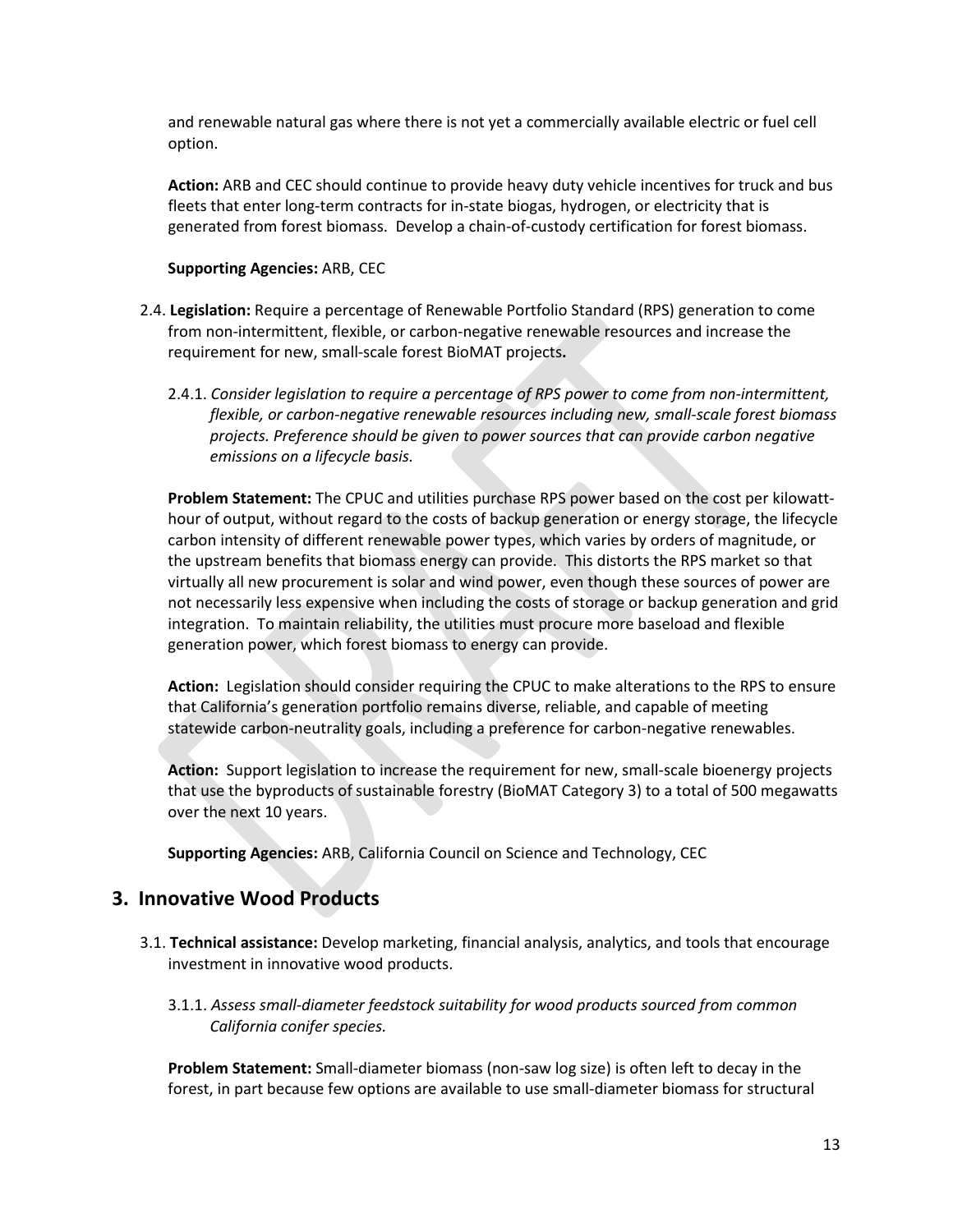wood products. Nevertheless, there are several promising candidates, including oriented strand board (OSB), laminated veneer lumber (LVL), parallel strand lumber (PSL), wood wool cement board, and mass plywood.

**Action:** Identify scalable structural wood products from small-diameter and non-merchantable biomass. Prioritize promising technologies for future wood infrastructure deployment.

**Cost**: \$1-2 million in research grants

**Supporting Agencies:** BOF/Joint Institute for Wood Products Innovation, CAL FIRE, Building Standards Commission

- 3.2. **Supportive policy:** Signal California's interest in expanding wood products markets through state energy, climate, and procurement policies.
	- 3.2.1. *Implement a biochar practice under CDFA's Healthy Soils Program (HSP).*

**Problem Statement**: The US Biochar Initiative, in collaboration with UC Davis biochar researchers, developed and formally proposed a biochar practice for the Healthy Soils Program in August 2020. That proposal is currently under review. If accepted, biochar would be an eligible practice for CCI funds allocated to HSP and farmers could apply for grants from CDFA to finance biochar projects on their lands. This practice would essentially provide an incentive payment to growers who sequester carbon on their lands using biochar. This has the potential to reduce acquisition costs of biochar products for end users and incentivize its use in agricultural operations throughout California.

**Action**: Implement biochar practice proposal.

#### **Supporting Agencies**: CDFA

3.2.2 *Adopt state purchasing requirements for mass timber and other innovative wood products for state facilities and operations.*

**Problem Statement**: Mass timber, with recent code approvals, holds promise to replace more carbon-intensive and polluting materials, such as steel and concrete. The implementation process of new construction material is lengthy and would benefit significantly from public policies that encourage its use, expediting its incorporation into standard construction material uses.

**Action**: To encourage use of mass timber in public projects: 1) Adopt feedstock-neutral policies that will ensure that wood from California forest restoration projects is considered for public buildings and 2) Promote development of standards that will help evaluate wood use as part of Whole Building LCA studies, for potential incorporation into the Buy Clean California Act.

**Action**: Consider creating or appointing a temporary approval agency, like the OSHPD hospital and school approval process, for all mass timber buildings in the state. This entity should coordinate and collaborate with local jurisdictions. This will ensure a uniform approval process and reduce developer risk.